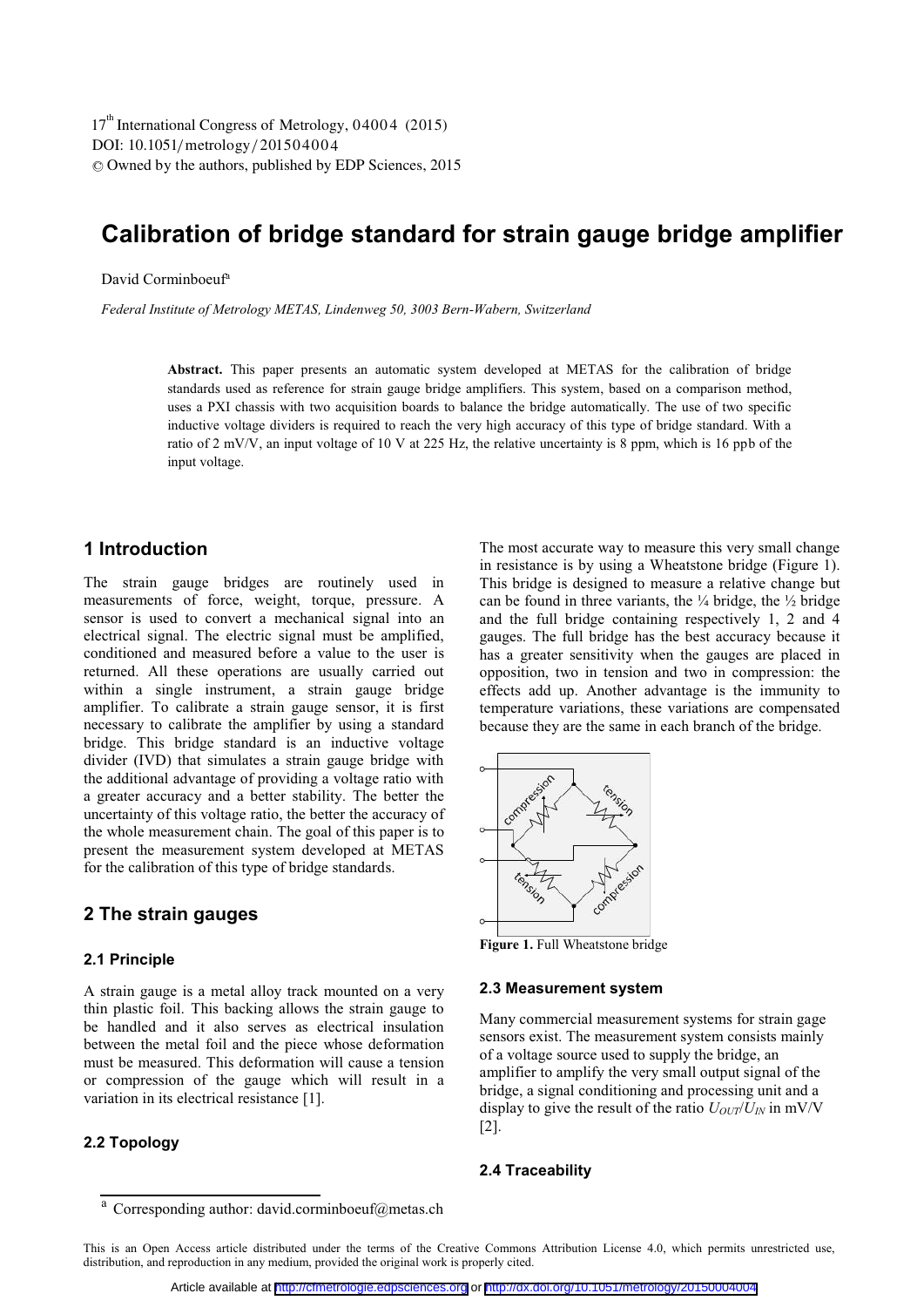To calibrate a strain gauge sensor, a reference measuring system is needed. The calibration of the measuring system is performed by using a standard bridge. There are different types of standard bridge, but the most accurate are based on inductive voltage dividers like the HBM BN100 (Figure 2). It has two differential outputs, on each output and between inputs, 350 Ω resistors has been added to simulate the resistance of a strain gauge sensor. This instrument can provide a ratio voltage of -100 mV/V to 100 mV/V with steps of 0.1 mV/V and a measurement uncertainty of 10 ppm at 2 mV/V, which is an absolute uncertainty of 20 ppb [3]. The calibration of this instrument is described in the following sections.



**Figure 2.** Bridge standard

## **3 Calibration method**

The measuring principle is similar to the one of a bridge for inductive voltage divider (IVD) calibration [4] using a comparison method (Figure 3). The two dividers are powered in parallel and the comparison between the output voltage of the reference divider and that of the UUT allows the determination of the error. The balancing of the bridge is done by using a detection and an injection transformer located between the two outputs. These transformers have a ratio of 1 to 100. The traceability of this measurement is ensured by the fact that METAS is primary in IVD calibration.



**Figure 3.** Schematic of the measuring principle

The calibration of the bridge standard shows three main differences with respect to the calibration of an IVD described previously. Firstly, the bridge standard has two differential outputs referenced to a zero volt at the centre. The output of an IVD is referenced to the input low. Secondly, the required precision level of 10 ppm at 2 mV/V is better than what we can reach with the available

IVD calibration system. Thirdly, the output impedance of 350  $Ω$  decreases the sensitivity of the detector.

To solve the first problem an isolation transformer is used to supply the IVD and the bridge standard to have a symmetrical power supply instead of a signal referenced to the low side.

The measurement of the differential output of the bridge standard must be done by two successive measurements referenced to the zero given by the bridge. When the two measurements have the same uncertainties this increases the uncertainty as follow:

$$
u_{diff} = \sqrt{u_{meas1}^2 + u_{meas2}^2} = u_{meas} \cdot \sqrt{2}
$$
 (1)

The best uncertainty of a voltage ratio we can reach with a reference IVD at 225 Hz is 60 ppb. In differential mode, it is 90 ppb (equation (1)). The goal of this calibration is an uncertainty under 20 ppb.

The equation for only one of the two differential outputs when the bridge is balanced is:

$$
U_S \cdot (D_R + \delta_R) = U_S \cdot (D_U + \delta_U) + U_{inj} \tag{2}
$$

With:

 $U_s$ : source voltage  $D_R$ : ratio of IVD REF  $D_{II}$ : ratio of UUT  $\delta_R$ : ratio error of IVD REF  $\delta_{II}$ : ratio error of UUT  $U_{ini}$ : injection voltage

The solution of the second problem is to develop a dedicated divider mounted in series with the reference divider [5]. Substituting IVD REF by two IVDs in series, IVD1 and IVD2, the new equation of the balanced bridge is:

$$
(D_1 + \delta_1) \cdot (D_2 + \delta_2) = (D_U + \delta_U) + \frac{v_{inj}}{v_S}
$$
 (3)

The total ratio without considering the errors is:

$$
D_{tot} = D_1 \cdot D_2 \tag{4}
$$

And the total uncertainty:

$$
u_{tot} = \sqrt{(u_1)^2 + (u_2)^2} \tag{5}
$$

With:

$$
u_1 = u \cdot D_2 \tag{6}
$$

$$
u_2 = u \cdot D_1 \tag{7}
$$

Where:

 $D_1$  is the ratio of IVD1  $D_2$  is the ratio of IVD2  $\overline{u}$  is the uncertainty of IVD1 and IVD2

From (5) with (6) and (7),  $u_{tot}$  becomes:

$$
u_{tot} = \sqrt{(u \cdot D_2)^2 + (u \cdot D_1)^2} = u \cdot \sqrt{D_2^2 + D_1^2}
$$
 (8)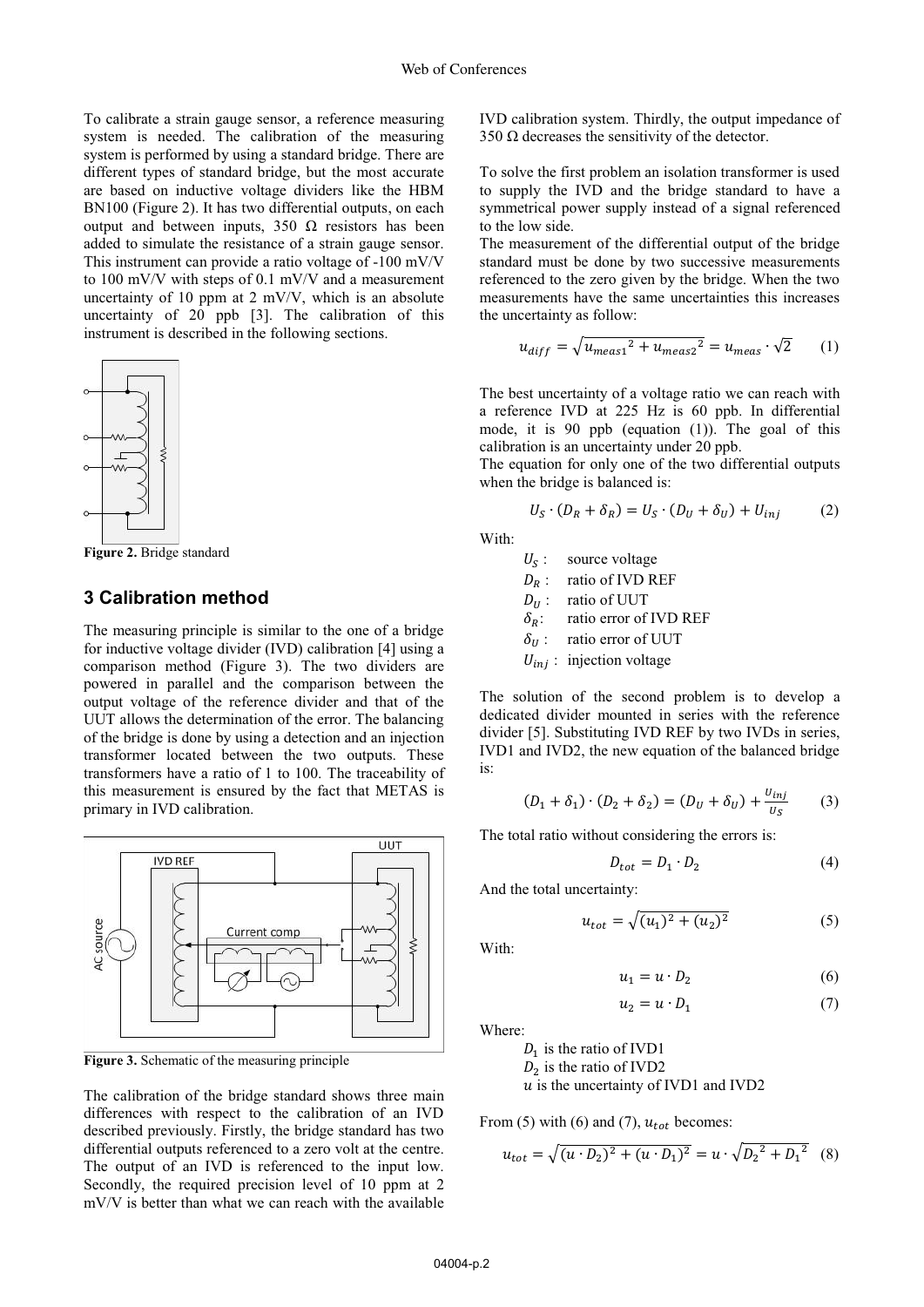Because the ratio of 2 mV/V is a common ratio for many strain gauge sensors, the new divider has been dimensioned to have the best uncertainty for this ratio.



**Figure 4.** Schematic of the bridge to calibrate the bridge standard

Equation (8) has a minimum with  $D_1 = D_2$ . The ratio of the new divider, named  $IVD_{diff}$ , can be calculated for a total ratio of  $2 \frac{mV}{V} = \frac{1}{500}$  with equation (4):

$$
D_{tot} = D_1 \cdot D_2 = D^2 = \frac{1}{500}
$$
 (9)

$$
D = \sqrt{\frac{1}{500}} = \frac{1}{22.36}
$$
 (10)

If we choose  $D_1 = \frac{1}{25}$  and  $D_2 = \frac{1}{20}$  the total uncertainty becomes:

$$
u_{tot} = u \cdot \sqrt{\left(\frac{1}{25}\right)^2 + \left(\frac{1}{20}\right)^2} = \frac{u}{15.6} \tag{11}
$$

About the third problem, the sensitivity of the detector can be increased by adding a low noise preamplifier at the output of the current comparator.

The detailed schematic of the system is presented in Figure 4.

# **4 System description**

This section provides a more detailed explanation of the components of this bridge (Figure 4). The divider  $IVD_{diff}$ and the current comparator have been developed inhouse, the rest are commercial devices. All cables used in the bridge are coaxial except two. The cables linking the outputs of the UUT and IVDREF, which are triaxial, but

the two shields are connected together because the active guard is not necessary due to the very low voltage levels. The cable connected to the UUT is a 7 wires shielded cable, 3 meters long, which is an integral part of the UUT.

#### **4.1 Sampling system**

The sampling system is composed of a PXI chassis and two boards type NI-PXI4461 from National Instruments [4]. These two boards contain two 24 bit ADCs and two 24 bit DACs each. The maximum sampling rate is 204.8 kS/s (kilo samples per second) and the maximum peak amplitude is  $\pm 10$  V. This system is controlled by a computer connected via fiber optic. The software developed in LabVIEW is used to automatically balance the bridge.

#### **4.2 IVD** diff

The differential IVD is a transformer developed at METAS to reduce the uncertainty of the reference voltage ratio. It is mounted before IVDREF, so it must have two outputs, one for the magnetising winding and one for the ratio winding and to be stable during the time of the measurement.

It is a two stages, single shielded transformer which consists of two windings wound around two magnetic cores. The first winding (magnetising winding) is wound around the first core and the second winding (ratio winding) is wound around the two cores. These two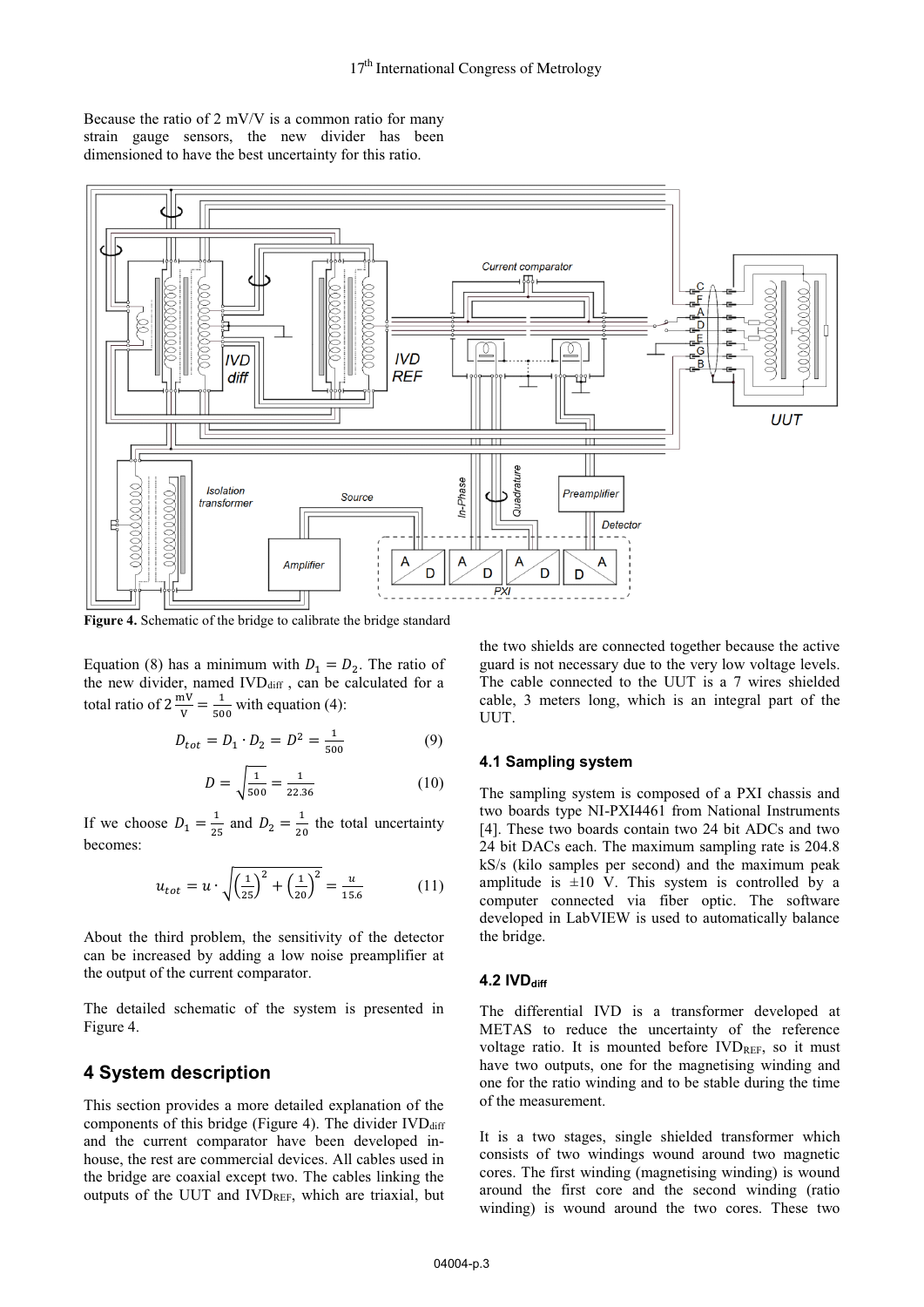windings have a copper overlaying electrical screen to avoid parasitic effects between the primary and secondary windings. The two secondary windings are separately shielded to avoid parasitic effects on ratio. Each of the four windings is made with an annular wire back around the core to reduce sensitivity to external magnetic fields. This transformer has a 25 to 1 ratio with 250 turns for the primary winding and 10 turns for the secondary winding and works at a frequency of 225 Hz and a maximum voltage of 25 V.

#### **4.3 IVDREF**

The reference divider is a two stages, single shielded divider with eight decades. It works at frequencies from 40 Hz to 10 kHz and a maximum rating of 0.07 V/Hz (15 V at 225 Hz).

#### **4.5 Isolation transformer**

It is a one stage, double shielded transformer. It has a 1 to 1 ratio and works at frequencies from 40 Hz to 10 kHz and a maximum rating of 0.07 V/Hz (15 V at 225 Hz).

#### **4.6 Current comparator**

The main purpose of the current comparator is to detect and balance the small voltage difference between the output of the UUT and the output of the reference IVD. If the phase and/or the amplitude of the voltages applied to the current comparator are not equal, a small current will flow along the central conductor of the triaxial cable shown in Figure 4. This current will then be detected using a first 1 to 100 transformer. To balance this residual current, a small voltage (adjusted in amplitude and in phase) is injected in the central conductor using a second 1 to 100 transformer.

#### **4.7 Preamplifier**

It is a low noise preamplifier with 1.5  $nV/Hz^{1/2}$  at 1 kHz. Its input impedance is 3.3 G $\Omega$  in parallel with 100 pF and it is battery powered. No special accuracy is required for this amplifier because it amplifies the signal for the null detector at 225 Hz.

# **5 Measurements**

Between June and October 2014, measurements have been carried out at METAS with this new bridge on the bridge standard used as reference device by our "Mass, Force and Pressure" laboratory.

Three series of measurement have covered the range from 0.0 mV/V to 2.0 mV/V. Each measurement is an average of 100 measurement points for the two differential outputs. The error represented in Figure 5 corresponds only to the in-phase error because the quadrature error is never used and measured by the strain gauge amplifiers.

These results are compared with those obtained by the calibration of the same bridge standard at the PTB in October 2014.



**Figure 5.** Comparison of the measurement results from METAS and PTB about the error of a bridge standard for the ratio 0.0 mV/V to 2.0 mV/V

The results obtained by METAS and the PTB are in very good agreement. The difference e.g. at 2 mV/V is less than 1 ppb. These good results validate our new measurement system.

Another range was also measured from 0 mV/V to 9 mV/V which is the second decade of the bridge standard. Only one series of 100 measurements was carried out and the results are presented in Figure 6.



**Figure 6.** Measurement results of the error of a bridge standard for the ratio 0 mV/V to 9 mV/V

#### **6 Uncertainty components**

As developed in chapter 3, the total uncertainty of the two IVDs can be calculated as follow:

With an uncertainty of 30 ppb for each IVD

$$
u_{IVDS} = \frac{30}{15.6} \cdot \sqrt{2} = 2.7 \text{ ppb}
$$

The uncertainty of the current comparator at 225 Hz is  $u_{cc} = 0.2$  ppb

To evaluate the uncertainty of the injection linearity, two measurement series were done; one by balancing the bridge automatically, the other by balancing the bridge